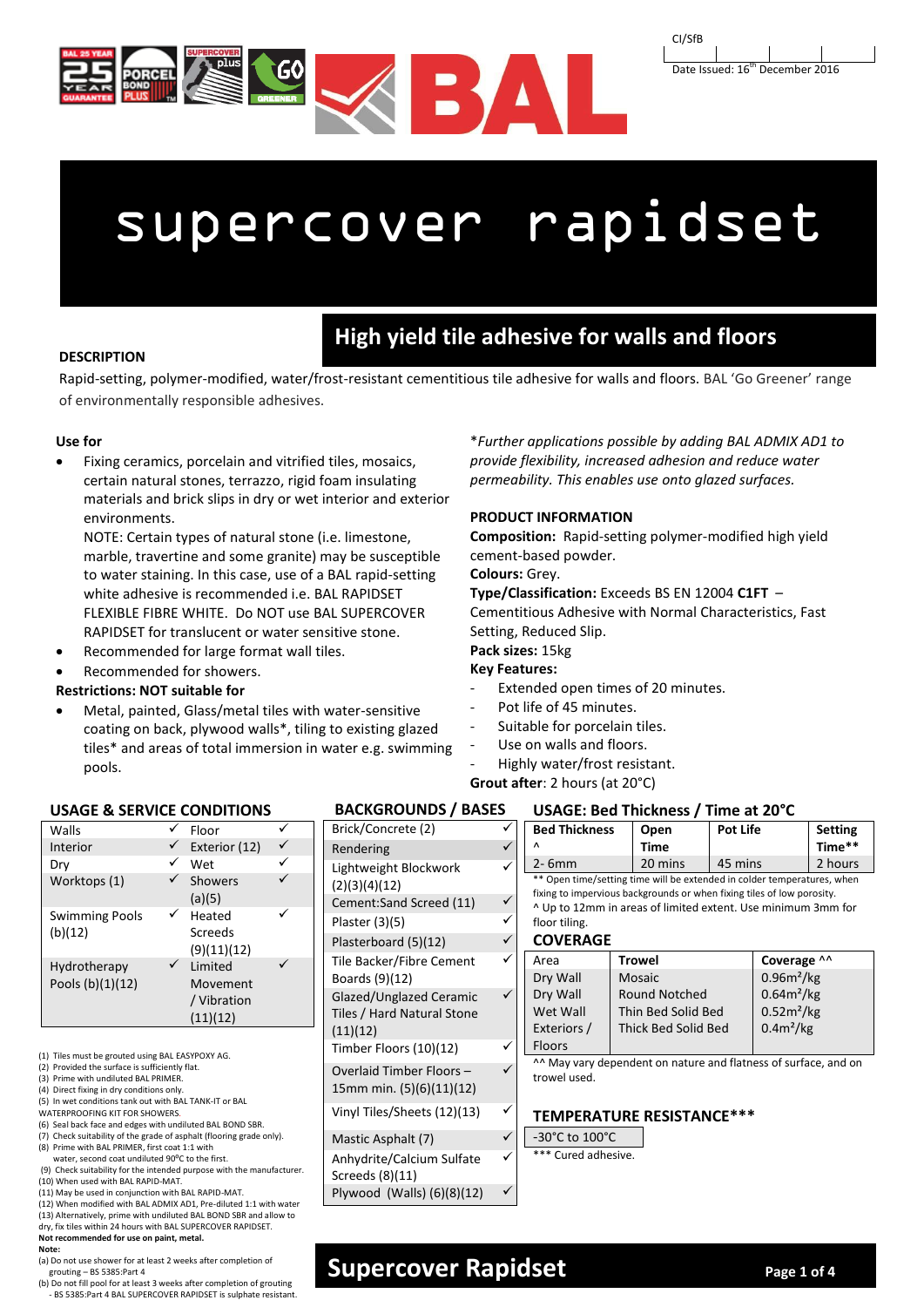### **SURFACE PREPARATION**

#### **General**

Ensure surfaces to be tiled are flat, clean, dry, sound and free from contamination.

### *Surface regularity:*

Surface Regularity is defined as the deviation in height of the surface of a flooring layer over short distances in a local area. In simpler terms, it is the 'flatness' or 'measure of unevenness' of the screeded surface.

| <b>Class</b>    | <b>MAXIMUM</b><br><b>PERMISSABLE</b><br><b>DEVIATION FROM a 2M</b><br><b>STRAIGHT EDGE (MM)</b> | <b>APPLICATION</b>                                                                                                                 |
|-----------------|-------------------------------------------------------------------------------------------------|------------------------------------------------------------------------------------------------------------------------------------|
| SR1             | 3mm                                                                                             | Recommended for direct<br>fixing of tiles and slabs with<br>a tile adhesive                                                        |
| SR <sub>2</sub> | 5 <sub>mm</sub>                                                                                 | For tiles & slabs bedded in a<br>cement: sand mortar or a<br>suitable tile adhesive (see<br>the manufacturer's<br>recommendations) |
| SR <sub>3</sub> | 10mm                                                                                            | For tiles & slabs bedded in<br>a cement:sand semi-dry<br>mix.                                                                      |

*In shower areas*: waterproof background with BAL TANK-IT, BAL WATERPROOFING KIT FOR SHOWERS or BAL WP1 TANKING SYSTEM.

### **SUITABLE SURFACES include:**

.

### **Asphalt (suitable grade e.g. flooring)**

Must be of a suitable grade, be clean, in sound condition (without brittleness, softening. etc.) and have adequate cohesive strength, a natural float finish and laid on a firm rigid base.

Ensure that surface is sufficiently regular to suit bedding depths of adhesive.

Clean thoroughly to remove surface dirt using warm water and a suitable detergent. Remove all detergent residues with clean water.

### **Concrete; cement:sand screeds and rendering**

Before tiling, ensure that the substrate is flat (SR1), free from efflorescence, laitance, dirt, polished concrete and other loose materials. Remove by the use of suitable mechanical methods (see BAL TECHNICAL DATA SHEET on BAL BOND SBR or BAL PRIME APD for priming information).

Allow the following minimum drying times:

- Concrete/concrete block walls/clay brickwork: 6 weeks
- Cement:sand screed: 3 weeks*\**

– Cement:sand rendering: 2 weeks (3 weeks for swimming pools)

*\*If BAL Rapid-mat is used, this may be fixed when the screed is sufficiently strong enough to receive foot traffic* 

### **BAL QUICKSET CEMENT:sand screeds and rendering**

– Bonded screeds: 4 hours*\*\**

- Unbonded/floating screeds: 48 hours
- Rendering (bonded): 4 hours*\*\**

### **BAL BOND SBR SLURRY**

*\*\*1 part sand to 1 part BAL QUICKSET CEMENT by weight, mixed with appropriate amount of BAL BOND SBR pre-diluted 1:1 with clean cold water to achieve desired consistency.*

### **BAL QUICKSET RENDER**: 2 hours

### **Overlaid timber floors** (min. 15mm)

*Suitable when adhesive has been modified with BAL ADMIX AD1 (pre-diluted 1:1 by volume with clean cold water).* Ensure timber floor (i) is sufficiently rigid and stable to receive tiles; (ii) can carry the additional static and dynamic load without excessive deflection; and (iii) has adequate ventilation under the timber.

Overlay existing timber floor with e.g. a suitable water resistant grade e.g marine plywood, min. 15mm thick, screwed (not nailed) at 300mm centres.

Seal timber surface on the underside and edges with undiluted BAL BOND SBR. Allow to dry.

### **Tongued and grooved floorboards with BAL RAPID-MAT**

*Suitable when adhesive has been modified with BAL ADMIX AD1 (pre-diluted 1:1 by volume with clean cold water).* Ensure boards are flat (SR1) dry, rigid and securely fixed (screwed to joints at 300mm centres, including any crossnoggings, if necessary). Sand (abrade) surface and ensure any surface coatings removed, e.g. varnish, lacquers, etc. Before priming with 2 coats of (second coat applied at 90<sup>o</sup> to the first):

– BAL PRIME APD (undiluted) or

– BAL BOND SBR (diluted 1:2 by volume with clean water) Allow each coat of primer to dry.

If necessary the floor may require levelling using BAL LEVEL MAX and allow to dry before installing BAL RAPID-MAT. See BAL TECHNICAL DATA SHEET for further information on suitable surfaces and application.

### **Anhydrite/calcium sulfate and hemi-hydrate screed**

Allow the screed to dry out in accordance with manufacturer's instruction example: moisture content below 0.5% w/w or 75% RH (Relative Humidity). Mechanically remove top surface to remove weak/dusty surface layer(s) as per the screed manufacturer's recommendations. Remove all dust and loose material e.g. by vacuum etc. before priming with 2 coats of (second coat applied at  $90^{\circ}$  to the first):

– BAL PRIME APD diluted 1:1 with clean water and second coat undiluted or

– BAL BOND SBR diluted 1:4 with clean water and second coat diluted 1:2 with clean water.

Allow each coat of primer to dry.

NOTE: For further information on other backgrounds and preparation, contact BAL TECHNICAL ADVISORY AND SPECIFICATION SERVICE.

### **Plaster (finish coat only)**

Must be at least 4 weeks old before tiling. Ensure that the plaster is free from dust, laitance and friable material. If *plaster is shiny or polished*, brush thoroughly with a stiff bristled brush.

The plaster must always be primed with 2 coats of (second coat applied at 90<sup>°</sup> to the first):

– BAL PRIME APD (undiluted) or

– BAL BOND SBR (diluted 1:2 by volume with clean water) Allow each coat of primer to dry.

Weight restrictions for tiling onto plaster i.e. a maximum weight of 20kg/m².

### **Plywood walls (internal dry areas only)**

NOTE: For further information on other backgrounds and preparation, contact BAL TECHNICAL (TAS)

## **Supercover Rapidset Page** 2 of 4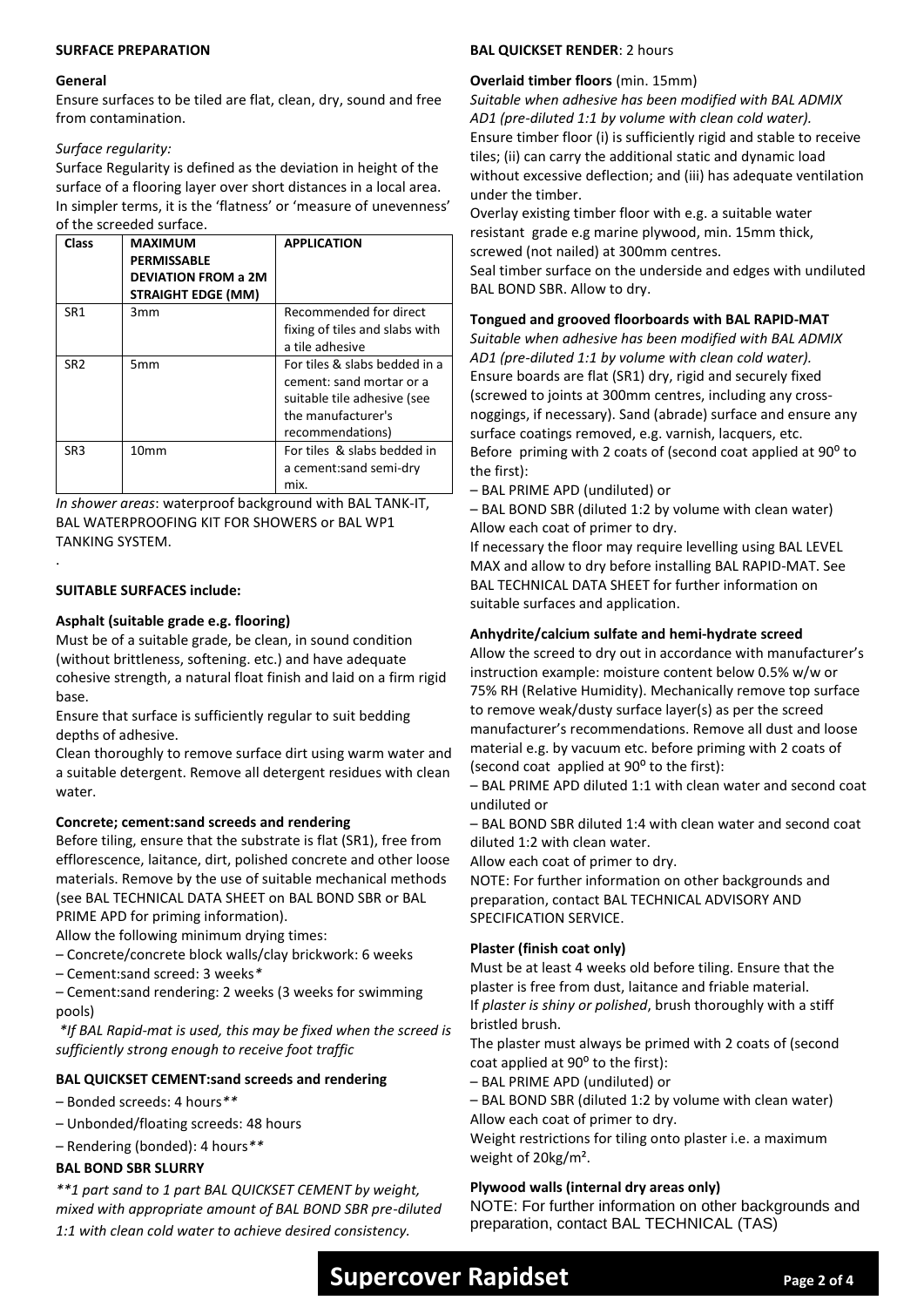### **Dense concrete/blockwork walling**

*Suitable when adhesive has been modified with BAL ADMIX AD1 (pre-diluted 1:1 by volume with clean cold water).* Allow new block mortar to dry for minimum 6 weeks before rendering /plastering. If direct fixing tiles, wall must be smooth-faced and sufficiently flat (SR1).

### **Lightweight blockwork/walling**

*Suitable when adhesive has been modified with BAL ADMIX AD1 (pre-diluted 1:1 by volume with clean cold water).*

Allow new block mortar to dry for minimum 6 weeks before rendering /plastering. If direct fixing tiles, wall must be

smooth-faced and sufficiently flat (SR1) before priming with 2 coats of (second coat applied at  $90^{\circ}$  to the first):

– BAL PRIME APD diluted 1:1 with clean water and second coat undiluted or

– BAL BOND SBR diluted 1:4 with clean water and second coat diluted 1:2 with clean water.

Allow each coat of primer to dry.

NOTE: Only suitable for internal dry environments unless rendered.

### **Unglazed ceramic tiles, quarry tiles,**

### **terrazzo and natural stone**

For wall ensure existing tiles/stone are soundly bonded to a stable background that is sufficiently strong enough to support the weight of the new tiling.

For floors ensure that the existing finish is firmly adhered to the base.

If areas are loose or hollow-sounding, remove and make good with BAL QUICKSET RENDER or 1:3 cement:sand mortar over a slurry bonding coat (1 part sand to 1 part cement by weight, mixed with appropriate amount of BAL BOND SBR pre-diluted

1:1 with clean cold water to achieve desired consistency). *N.B. Suitable for existing glazed tiles/brickwork when adhesive has been modified with BAL ADMIX AD1 (pre-diluted 1:1 by volume with clean cold water).*

### **Existing vinyl tiles**

Ensure these are in good sound condition and securely bonded to their base.

Remove loose or damaged tiles/areas of sheet along with any loose or soft adhesive.

Remove any polishes, wax, grease etc. with a suitable proprietary cleaner.

Prime Surface with undiluted BAL BOND SBR all allow to dry. Fix tiles within 24 hours.

*Alternatively modify with BAL ADMIX AD1 (pre-diluted 1:1 by volume with clean cold water.*

NOTE: Cushioned types of flooring are not suitable and must be completely removed along with the adhesive residue prior to tiling.

### **Fibre reinforced cement boards and lightweight tile backer boards**

*Suitable when adhesive has been modified with BAL ADMIX AD1 (pre-diluted 1:1 by volume with clean cold water).* Install boards to BS 5385 – i.e. moisture-resistant boards screwed to seasoned timber or suitable proprietary framework at maximum 300mm centres vertically and horizontally or as per the board manufacturer's recommendations. Ensure no fixings protrude.

Some boards may require priming, prior to tiling with a cementitiouis based tile adhesive. Use a suitable primer from the BAL range. Please refer to the relevant BAL Technical Data Sheets for further information.

IMPORTANT NOTE: Obtain manufacturer's confirmation that boards are suitable for tiling and for relevant fixing instructions.

### **Plasterboard (If required)**

*Suitable when adhesive has been modified with BAL ADMIX AD1 (pre-diluted 1:1 by volume with clean cold water).* Ensure boards are dry, securely fixed and rigid and suitable thickness used.

NOTE if the plasterboard are dot and dabbed at 300mm centres and around the perimeter, leave to dry before fixing tiles.

Weight restrictions for tiling onto plasterboard i.e. a maximum weight of 32kg/m².

### **Undertile electrical heating systems**

*Suitable when adhesive has been modified with BAL ADMIX AD1 (pre-diluted 1:1 by volume with clean cold water).* Can be used onto electrical undertile heating systems encased within an appropriate BAL leveller. Over suitable

boards/exterior grade plywood overlays (minimum 15mm thickness) use BAL LEVEL MAX.

| <b>BAL LEVELLER</b>  | <b>THICKNESS</b> | <b>SETTING TIME</b> |
|----------------------|------------------|---------------------|
| <b>BAL LEVEL MAX</b> | $2mm - 80mm$     | 3 hours             |
| <b>BAL ACRYBASE</b>  | Up to 20mm       | $3 - 4$ hours       |
|                      |                  |                     |

*See BAL TECHNICAL DATA SHEET for further information on suitable surfaces and application.*

### **Heated Screeds**

*When adhesive has been modified with BAL ADMIX AD1 (prediluted 1:1 by volume with clean cold water).*

Suitable for sand/cement screeds with water fed underfloor heating encased within.

NOTE: For further information on other backgrounds and preparation, contact BAL TECHNICAL ADVISORY AND SPECIFICATION SERVICE.

### **BAL RAPID-MAT**

Uncoupling matting for fast track tiling onto problematic floors

– Protecting floor tiling against reflective cracks, fractures and other damage caused by stresses and lateral movement in the substrate.

– Suitable for most problematic floor substrates including timber floors, new screeds and floors with under-tile heating systems.

– Suitable for most tile types including natural stone and mosaics.

See BAL TECHNICAL DATA SHEET for further information on suitable surfaces and application.

### **MIXING**

Use a BAL MIXING BUCKET or other suitable bucket.

1. Add approximately 3 parts powder to 1.3 part clean cold water by weight. (see table below)

2. Mix until lump-free mortar achieved.

3. Allow mixed adhesive to stand for 2 minutes before re-

mixing for 30 seconds.

| <b>Product Size</b> | Usage               | Approx., clean cold |  |
|---------------------|---------------------|---------------------|--|
|                     |                     | water required per  |  |
|                     |                     | size                |  |
| .5kg                | Wall & Floor Tiling | $6.0 - 6.5$ litres  |  |

NOTE: *If using electric drill mixer*, blend at slow speed (i.e. under 300rpm).

Ready for immediate use. Pot life at 20°C: approx. 45 minutes. NOTE: Pot life/setting time will vary slightly with temperature: higher temperatures = shorter; lower temperature=longer.

### **Supercover Rapidset Page 3 of 4**